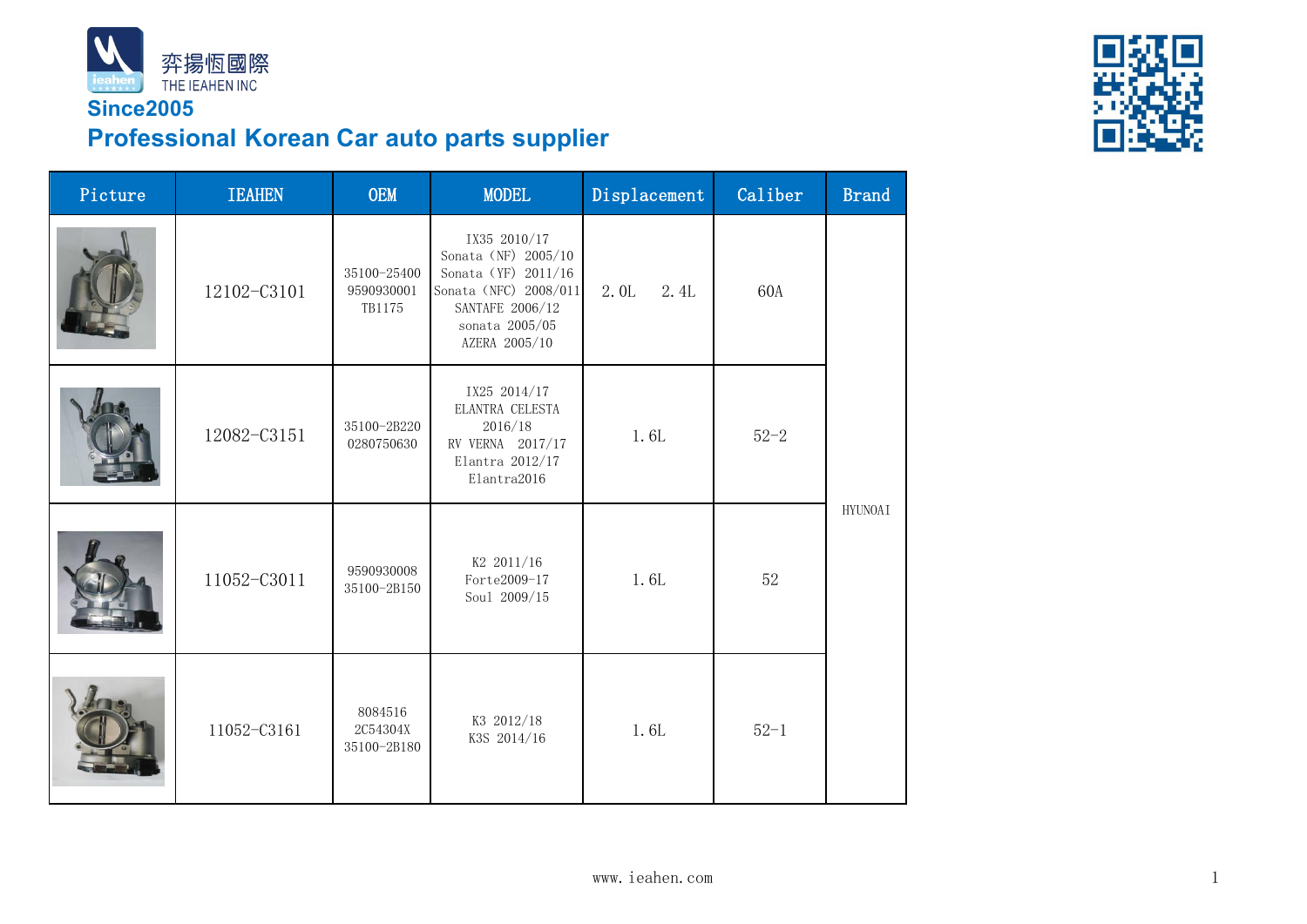

### **Since2005 Professional Korean Car auto parts supplier**



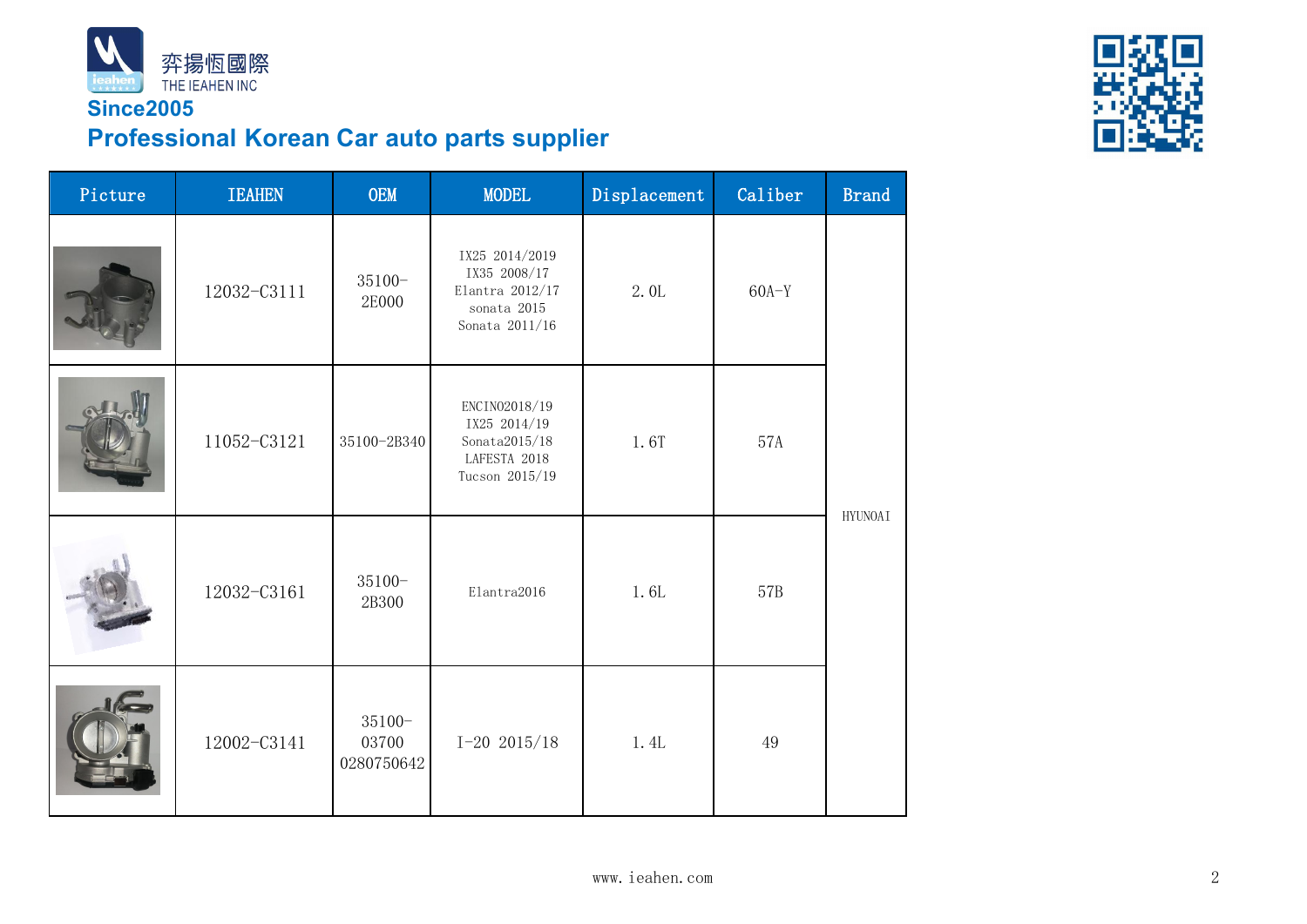

# **Professional Korean Car auto parts supplier**

| Picture | <b>IEAHEN</b> | OEM<br><b>MODEL</b>       |                                                                | Displacement | Caliber  | <b>Brand</b>             |
|---------|---------------|---------------------------|----------------------------------------------------------------|--------------|----------|--------------------------|
|         | 12002-C3171   | 35100-03200<br>9045020004 | HYUNOAI                                                        | 1. 4L        | $49 - 1$ |                          |
|         | 12132-C3071   | 35100-04200               | I10 2007/13<br>$I20 2008 - 15$                                 | 1.2L         | $49 - 2$ | $\operatorname{HYUNOAI}$ |
|         | 11132-C3061   | 35100-3C200               | Hyundai Kia                                                    |              | 75       |                          |
|         | 11052-C3011   | 9590930008<br>35100-2B150 | I30 2009/12<br>ELANTRA 2008/19<br>Verna 2010-14<br>$2014 - 16$ | 1.6L         | $52\,$   | KIA                      |

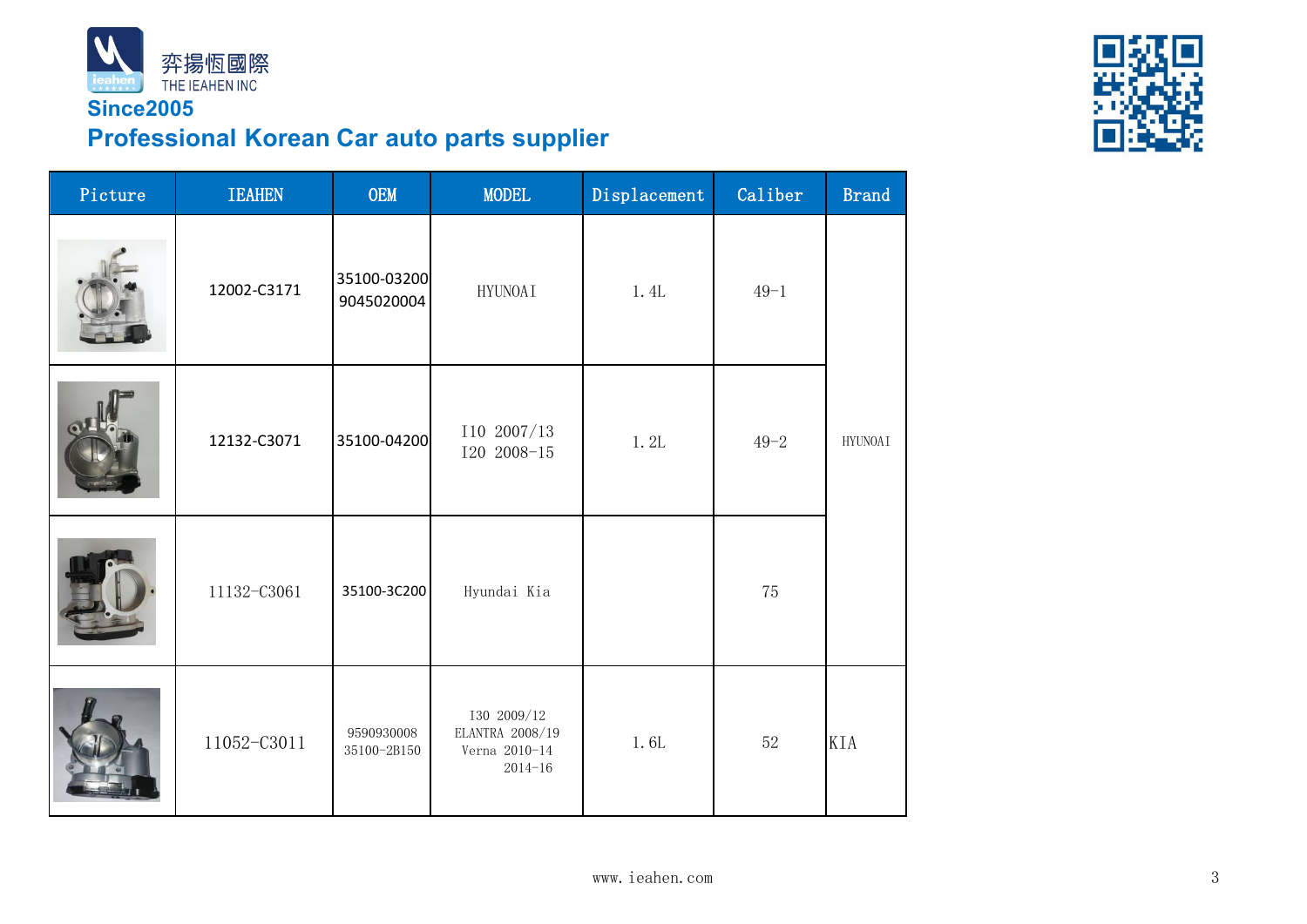

## **Professional Korean Car auto parts supplier**

| Picture | <b>IEAHEN</b> | OEM                                 | <b>MODEL</b>                                                                                 | Displacement           | Caliber  | <b>Brand</b> |
|---------|---------------|-------------------------------------|----------------------------------------------------------------------------------------------|------------------------|----------|--------------|
|         | 12102-C3101   | 35100-25400<br>9590930001<br>TB1175 | K5 2011/18<br>Sportage R $2010/18$<br>Cadenza 2010/15<br>Sorento 2009/14                     | 2.4L<br>2.0L           | 60A      |              |
|         | 12082-C3151   | 35100-2B220<br>0280750630           | K2 2016<br>K3 2012/18<br>KX CROSS 2017/18<br>KX3 2015/17<br>Forte 2017                       | 1.6L                   | $52 - 2$ |              |
|         | 11052-C3161   | 8084516<br>2C54304X<br>35100-2B180  | Elantra $2012/17$<br>Veloster $2011/16$                                                      | 1.6L                   | $52 - 1$ |              |
|         | 12032-C3111   | $35100 -$<br>2E000                  | K3 2012/18<br>K4 2014/17<br>K5 2011/18<br>KX3 2015/17<br>Cachet 2017<br>Sportage R $2010/18$ | 2.0L                   | 60A      | KIA          |
|         | 11052-C3121   | 35100-2B340                         | K4 2014/17<br>K5 2015<br>KX3 2015/17<br>KX CROSS 2017                                        | 1.6T<br>www.ieahen.com | 57A      |              |